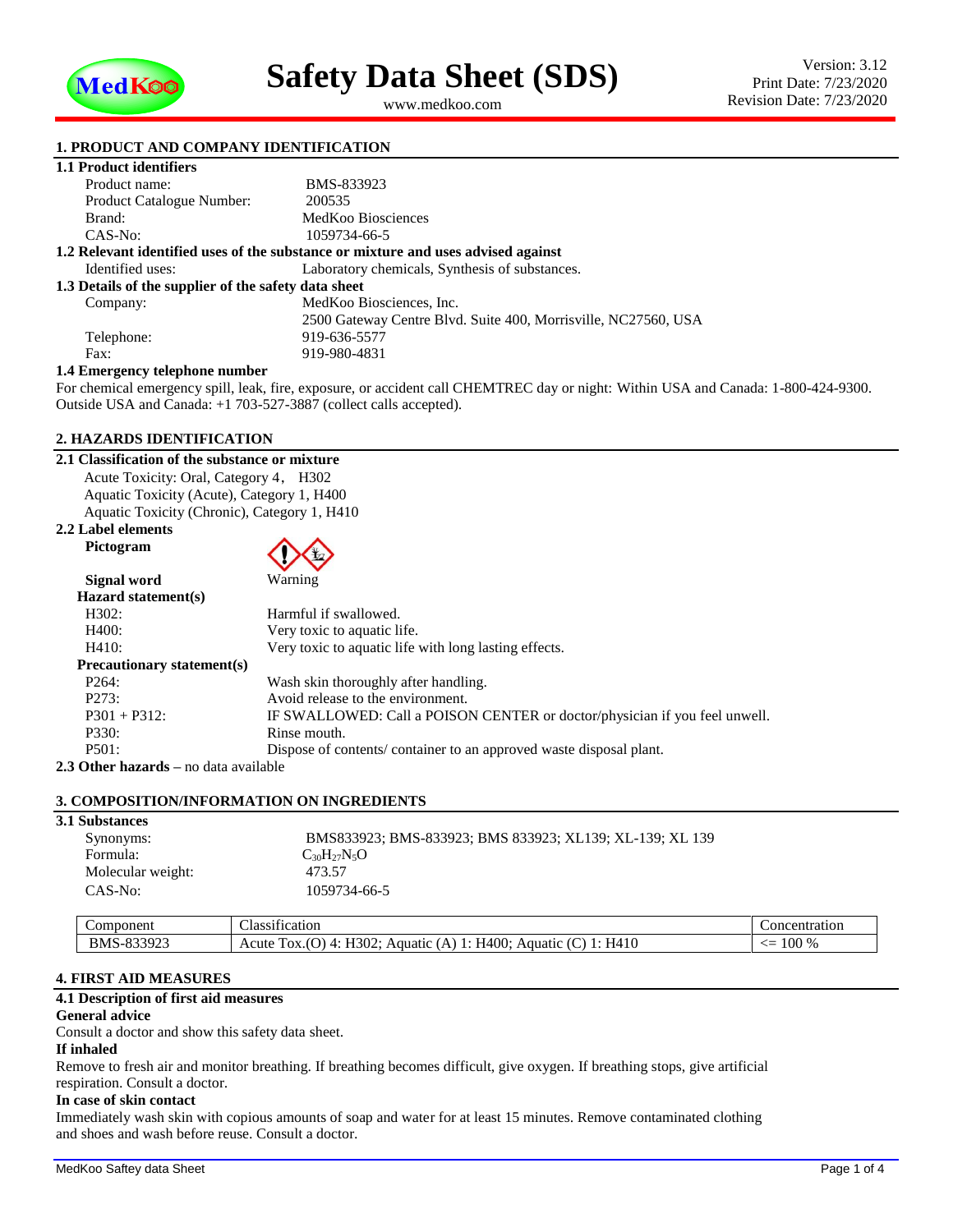## **In case of eye contact**

Flush with copious amounts of water for at least 15 minutes. Consult a doctor.

#### **If swallowed**

Rinse mouth with water. Do not induce vomiting unless directed to do so by medical personnel. Never give anything by mouth to an unconscious person. Consult a doctor.

#### **4.2 Most important symptoms and effects, both acute and delayed**

To the best of our knowledge, the chemical, physical and toxicological properties have not been thoroughly investigated.

#### **4.3 Indication of immediate medical attention and special treatment needed**

Show this safety data sheet to the doctor in attendance. Immediate medical attention is required.

### **5. FIRE-FIGHTING MEASURES**

#### **5.1 Extinguishing media**

#### **Suitable extinguishing media**

Use water spray, alcohol-resistant foam, dry chemical or carbon dioxide.

**5.2 Special hazards arising from the substance or mixture**

In combustion, may emit toxic fumes.

#### **5.3 Precautions for fire-fighters**

Wear suitable protective clothing to prevent contact with skin and eyes and self-contained breathing apparatus.

#### **6. ACCIDENTIAL RELEASE MEASURES**

## **6.1 Personal precautions, protective equipment and emergency procedures**

Do not take action without suitable protective clothing - see section 8 of SDS. Evacuate personnel to safe areas. Ensure adequate ventilation. Avoid breathing vapors, mist, dust or gas.

#### **6.2 Environmental precautions**

#### Do not let product enter drains.

#### **6.3 Methods and materials for containment and cleaning up**

Cover spillage with suitable absorbent material. Sweep up material and place in an appropriate container. Hold all material for appropriate disposal as described under section 13 of SDS.

#### **6.4 Reference to other sections**

For required PPE see section 8. For disposal see section 13.

#### **7. HANDLING AND STORAGE**

## **7.1 Precautions for safe handling**

Use in a chemical fume hood, with air supplied by an independent system. Avoid inhalation, contact with eyes, skin and clothing. Avoid the formation of dust and aerosols. Use in a well-ventilated area. Keep away from sources of ignition. Avoid prolonged or repeated exposure.

#### **7.2 Conditions for safe storage, including any incompatibilities.**

Store in cool, well-ventilated area. Keep away from direct sunlight. Keep container tightly sealed until ready for use. Recommended storage temperature: Store at -20°C

#### **7.3 Specific end uses**

Use in a laboratory fume hood where possible. Refer to employer's COSHH risk assessment.

#### **8. EXPOSURE CONTROLS/PERSONAL PROTECTION**

#### **8.1 Control parameters**

## **Components with workplace control parameters**

Contains no substances with occupational exposure limit values.

## **8.2 Exposure controls**

## **Appropriate engineering controls**

Use in a fume hood where applicable. Ensure all engineering measures described under section 7 of SDS are in place. Ensure laboratory is equipped with a safety shower and eye wash station.

## **Personal protective equipment**

## **Eye/face protection**

Use appropriate safety glasses.

## **Skin protection**

Use appropriate chemical resistant gloves (minimum requirement use standard BS EN 374:2003). Gloves should be inspected before use. Wash and dry hands thoroughly after handling.

## **Body protection**

Wear appropriate protective clothing.

## **Respiratory protection**

If risk assessment indicates necessary, use a suitable respirator.

## **9. PHYSICAL AND CHEMICAL PROPERTIES**

## **9.1 Information on basic physical and chemical properties**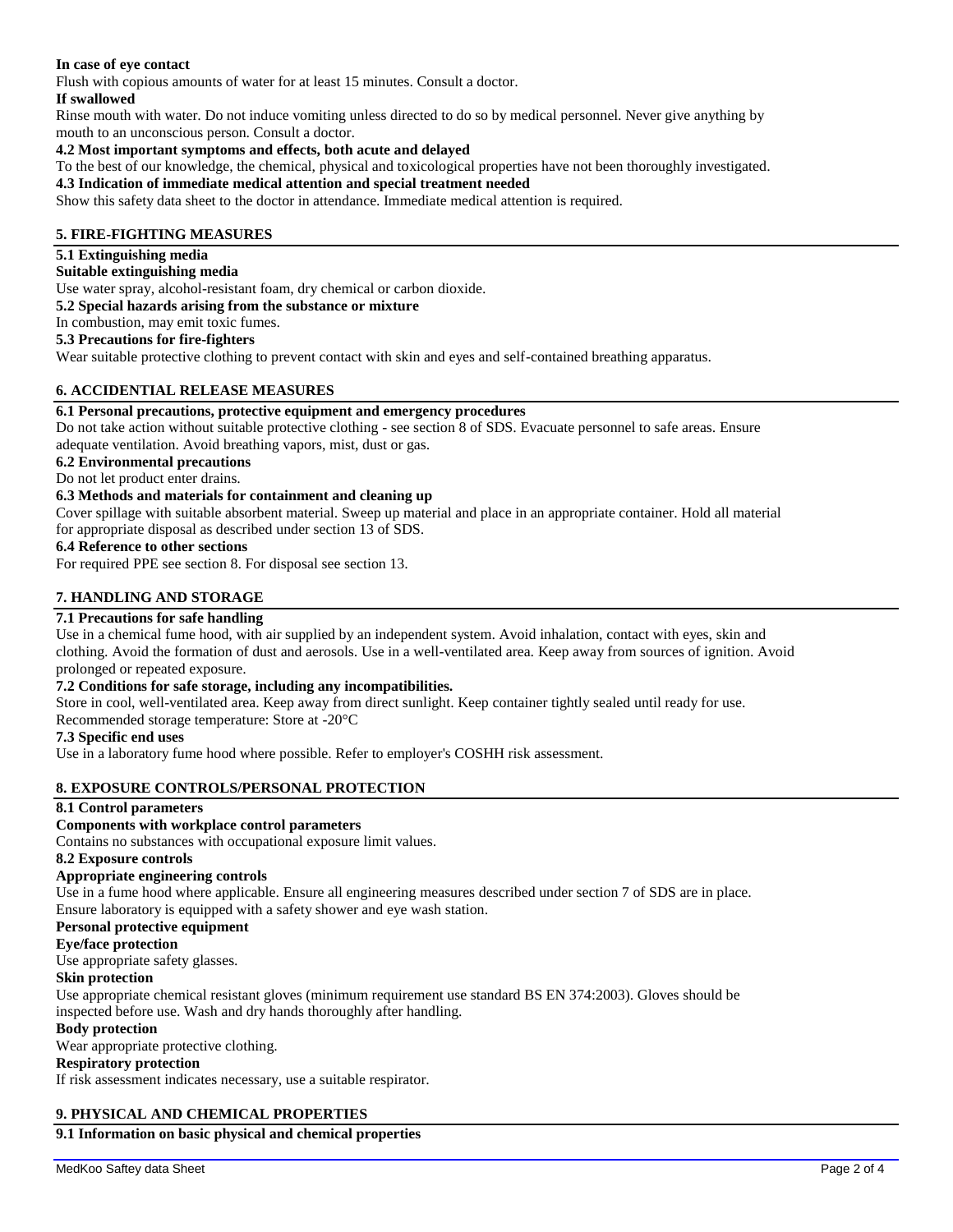| <b>Symptoms / Routes of exposure</b>                                                        |
|---------------------------------------------------------------------------------------------|
| Inhalation: There may be irritation of the throat with a feeling of tightness in the chest. |
| Ingestion: There may be irritation of the throat.                                           |
| Skin: There may be mild irritation at the site of contact.                                  |
| Eyes: There may be irritation and redness.                                                  |
| Delaved / Immediate Effects: No known symptoms.                                             |

known symptoms. **Additional Information**

## RTECS No: Not available

Exposure may cause irritaiton of eyes, mucous membranes, upper respiratory tract and skin.

To the best of our knowledge, the chemical, physical and toxicological properties have not been fully investigated

Evaporation rate 1988 and 2008 No data available<br>
Evaporation rate 1988 No data available<br>
No data available<br>
No data available<br>
No data available<br>
No data available<br>
No data available<br>
No data available<br>
No data available Flammability (solid, gas) No data available Explosive properties No data available Upper / lower flammability or explosive limits

#### **9.2 Other safety information**

No data available

## **10. STABILITY AND REACTIVITY**

#### **10.1 Reactivity**

**Acute Toxicity** No data available **Skin corrosion/irritation**

Stable under recommended transport or storage conditions. **10.2 Chemical stability** Stable under recommended storage conditions. **10.3 Possibility of hazardous reactions** Hazardous reactions will not occur under normal transport or storage conditions. Decomposition may occur on exposure to conditions or materials listed below. **10.4 Conditions to avoid** Heat, moisture. **10.5 Incompatible materials** Strong acids/alkalis, strong oxidising/reducing agents. **10.6 Hazardous decomposition products** In combustion may emit toxic fumes. No known decomposition information.

## **11. TOXICOLOGICAL INFORMATION 11.1 Information on toxicological effects**

**Serious eye damage/irritation**

**Germ cell mutagenicity**

**Reproductive toxicity**

**Aspiration hazard**

**Carcinogenicity**

**Respiratory or skin sensitization**

Classification criteria are not met based on available data

Classification criteria are not met based on available data

Classification criteria are not met based on available data

Classification criteria are not met based on available data

Classification criteria are not met based on available data

Classification criteria are not met based on available data **Specific target organ toxicity - single exposure** Classification criteria are not met based on available data **Specific target organ toxicity - repeated exposure** Classification criteria are not met based on available data

Classification criteria are not met based on available data

# Appearance a metal white to off white solid vapor pressure No data available Flash point The No data available Decomposition

Odor **No data available** No data available Vapor density No data available No data available Odor threshold No data available No data available Relative density No data available pH No data available Solubility(ies) No data available Melting / freezing point No data available No data available Partition coefficient No data available Boiling point / range No data available Auto-ignition temperature No data available temperature No data available Oxidising properties No data available

No data available